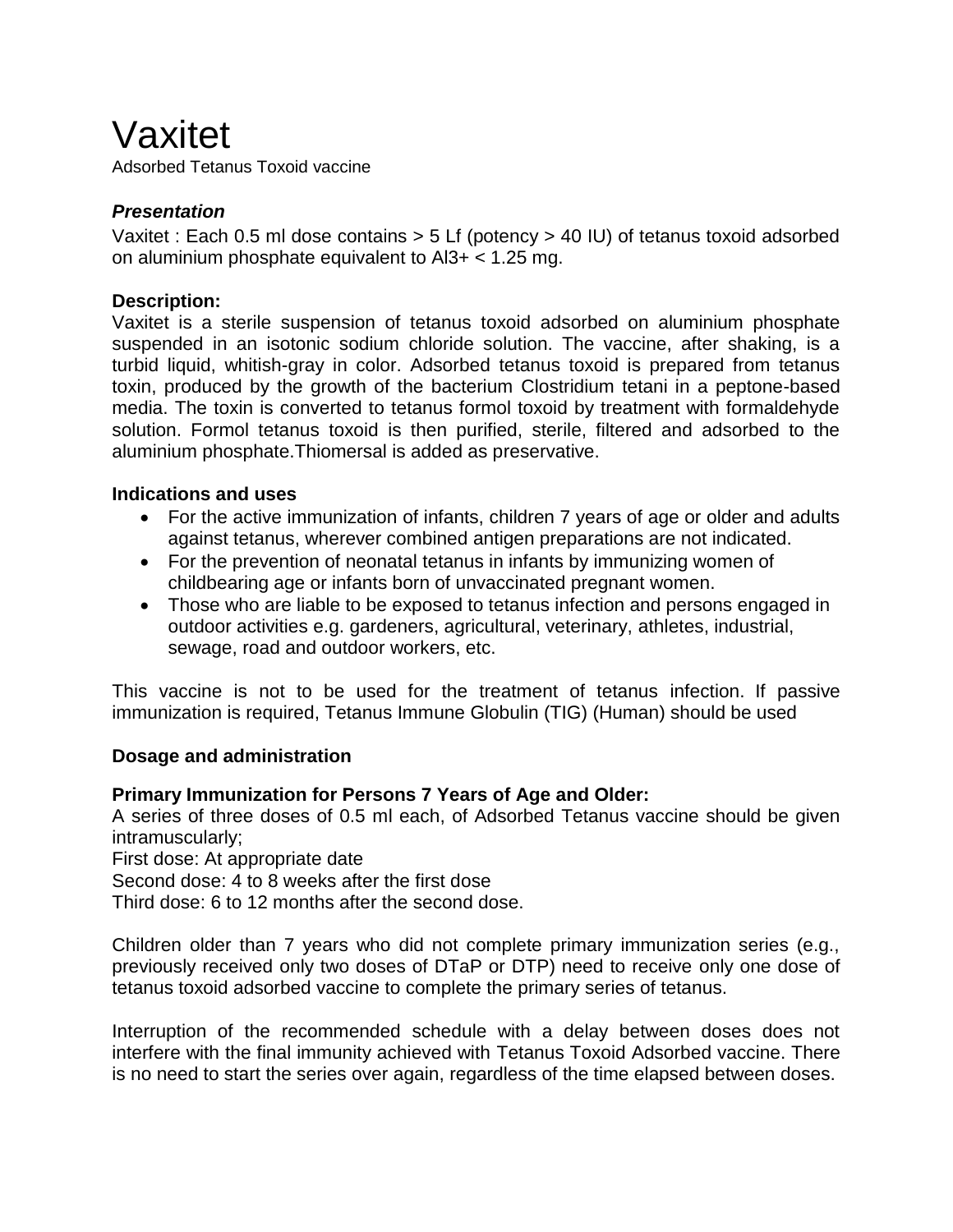# **Routine Booster Injections:**

To maintain adequate protection, a booster dose of 0.5 ml Adsorbed Tetanus vaccine every 10 years thereafter is recommended.

#### **Vaccination of injured persons:**

Clean and minor wound:

- If primary immunization confirmed and receiving booster dose within previous 5 yrs, no need of additional vaccine.
- If primary immunization confirmed and receiving booster dose more than previous 5 yrs, 1 dose of 0.5 ml.

All other dirty wounds (contaminated with feces, soil, and saliva):

- If primary immunization confirmed and receiving booster dose within previous 5 yrs, 1 dose of 0.5 ml.
- If primary immunization confirmed and receiving booster dose more than previous 5 yrs, 1 dose of 0.5 ml along with Tetanus immunoglobulin

If a person has no previous vaccination or uncertain, the primary series of 3 doses of 0.5ml adsorbed tetanus vaccine should be given along with Tetanus immunoglobulin with 1<sup>st</sup> dose.

#### **Protection of neonatal tetanus:**

 **For prevention of neonatal tetanus, tetanus toxoid is recommended for immunization of women of childbearing age.**

| <b>Number of</b> | <b>Dose</b> | Interval between    | <b>Administration</b> |
|------------------|-------------|---------------------|-----------------------|
| doses            |             | doses               |                       |
| $TT-1$           | $0.5$ ml    | At age of 15 years  | <b>Intramuscular</b>  |
| $TT-2$           |             | 4 weeks after TT-1  |                       |
| $TT-3$           |             | 6 months after TT-2 |                       |
| TT-4             |             | 1 year after TT-3   |                       |
| $TT-5$           |             | 1 year after TT-4   |                       |

Women (15-49 Years): Vaccination Schedule

 For pregnant woman who have not had previous immunization, at least 2 doses of tetanus toxoid at four weeks interval, 2 dose at least 2 weeks before delivery should be given during pregnancy so that protective antibody would be transferred to the infant in order to prevent neonatal tetanus.

Pregnant woman who have completed the course of tetanus, next 10 years no need of additional dose during pregnancy. Thereafter a single booster dose would be sufficient to extend immunity.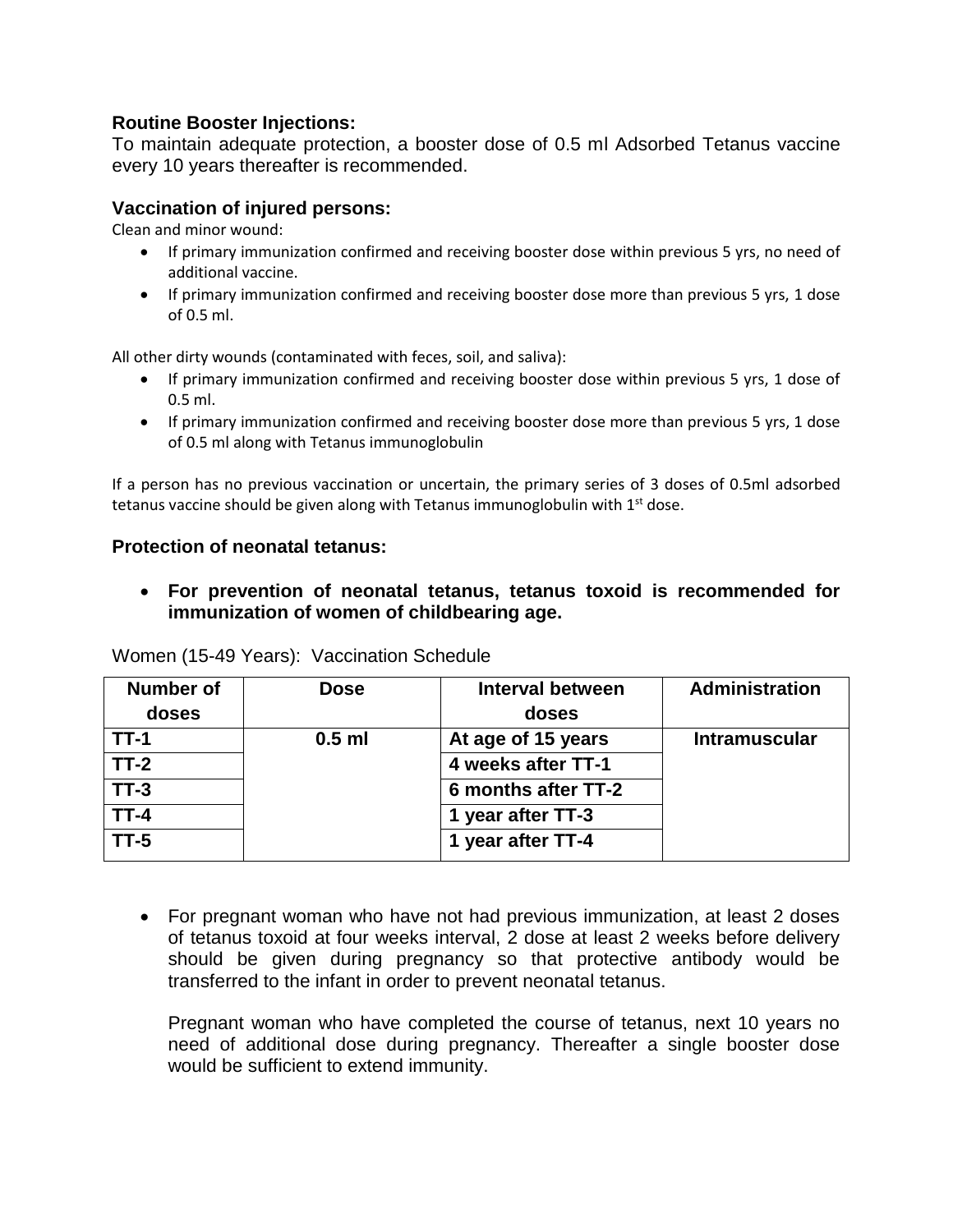# **Method of Administration**

Vaxitet is for intramuscular injection only. Do not inject intravenously. For adults and older children Vaxitet should be given intramuscularly in the deltoid muscle. For infants Vaxitet should be given intramuscularly in the anterolateral aspect of the upper thigh. It should not be injected into the gluteal areas as the immune response may be lower. The attending physician should determine final selection of the injection site and needle size, depending upon the patient's age and the size of the target muscle.

# **Preparation for administration**

- The vaccine should be shaken well before use to obtain a homogenous turbid white suspension. Please do not shake vigorously.
- The vaccine should be inspected visually for particulate matter and discoloration prior to administration. If either of these conditions exist, the vaccine should not be administered.
- The vaccine should be used as supplied; no dilution is necessary.
- The full recommended dose of the vaccine should be used. Any vaccine remaining in a singledose ampoule should be discarded.

# **Contra-indications**

Hypersensitivity to any component of the vaccine, including thiomersal, is a contraindication. This vaccine is contraindicated in patients with previous hypersensitivity to any tetanus-containing vaccine. Tetanus toxoid vaccination should be defferred during the course of any febrile illness or acute infection. A minor febrile illness such as a mild upper respiratory infection should not preclude immunization.

# **Co – administration**

Adsorbed tetanus vaccine can be given at the same time with other vaccine as diphtheria, tetanus, pertussis (DTP), polio (OPV), measles, mumps and rubella(MMR), Haemophilus Influenzae type b (Hib) and Meningococcal vaccines at separate sites with separate syringes. It should not be mixed with other vaccines or medicinal products in the same syringe.

# **Pregnancy and Lactation**

Pregnancy: For protection of neonatal tetanus, tetanus toxoid is recommended for immunization of women of childbearing age and especially pregnant women. Tetanus toxoid may be safely administered during pregnancy and should be given to the mother at first contact or as early as possible.